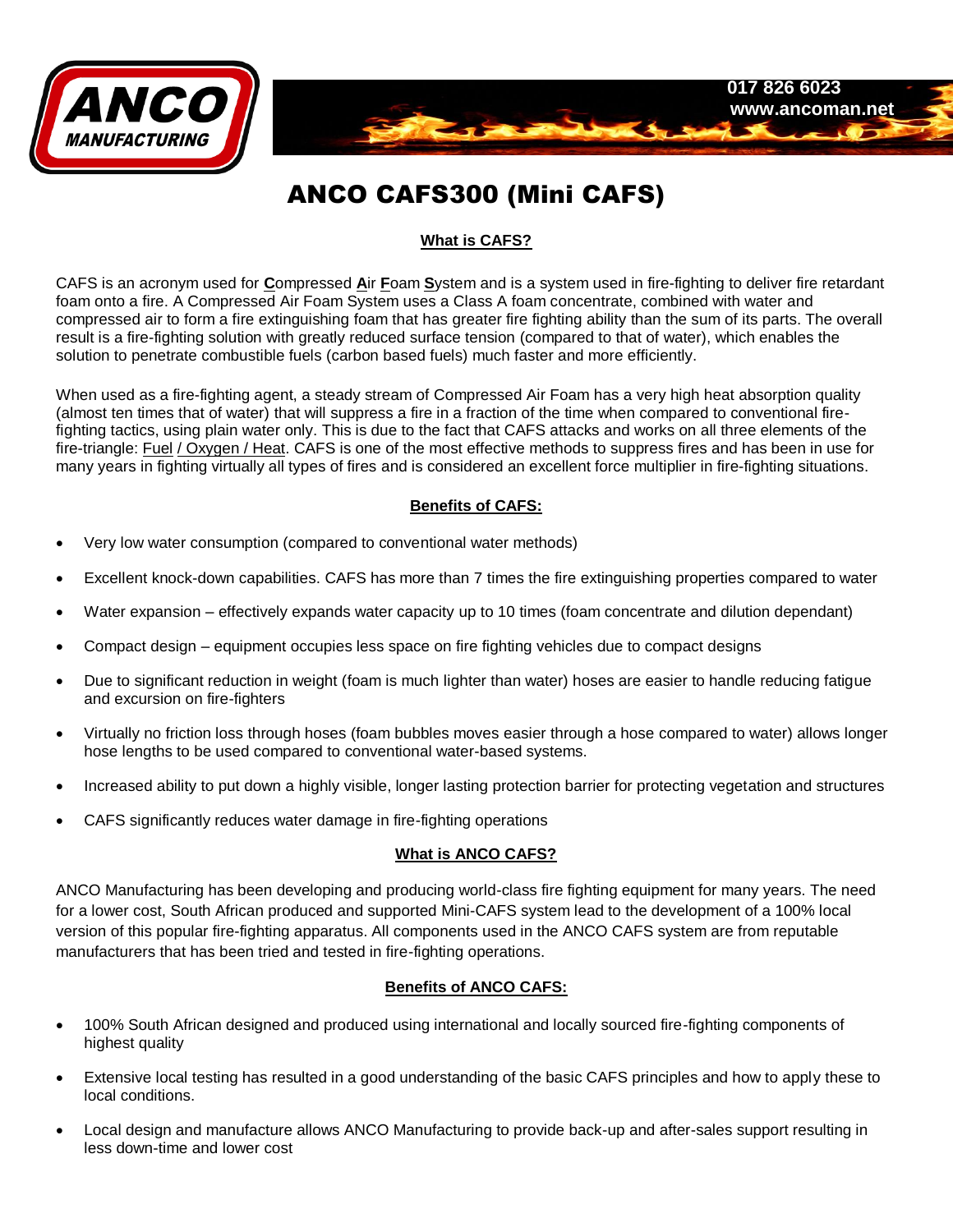Optimised pump / engine / air flow combination for maximum efficiency. Primary objective remains lower water consumption with maximum foam capability (using the least amount of water to make the maximum amount of foam)

# **What is ANCO CAFS 300?**

The ANCO CAFS 300 is a compact Mini-CAFS unit designed to be used in forestry -, industrial -, municipal - and structural fire-fighting applications. The ANCO CAFS 300 can be utilized as a self-contained slip-on design that will fit onto the load bin of any standard single cab Bakkie / Pick-up (in skid-unit format) or could be built into the super-structure of a fire truck. Retro-installations are also possible.



# **ANCO CAFS 300 Specifications:**

# **Design:**

The ANCO CAFS300 has been designed as a self-contained slip-on / slip-in CAFS unit. All components and equipment are contained inside a fully enclosed cabinet, mounted onto on a sturdy base frame. A rear facing control panel contains all the control elements for engine start-up, pressure monitoring, foam activation and foam selection. All service parts are accessible through bolt-off inspection panels.

## **Primary Water pump:**

The system uses the tried and tested Davey Twin-Standard 40mm centrifugal water-pump driven via a belt-drive off the engine crank-shaft pulley.

## **Foam Discharge:**

Estimated foam discharge 375 – 400 LPM at 7 bar pressure (using 25mm lay-flat discharge hose and a smooth bore discharge nozzle)

## **Foam induction:**

The ANCO CAFS300 uses the Scotty 4171 Through-pump induction system with turn-dial concentrate selection from 0.05% up to 3.75%. The Scotty 4171 is a simple and robust venturi-type induction system that allows for precise foam concentrate calibration and is suitable for use with most Class A foam concentrates. Using the Scotty 4171 foam Eductor eliminates the need for electronic foam induction resulting in a simpler, more robust design.

## **Foam / Flow selection**

A calibrated adjustable foam selection valve is used to adjust foam for selection of Wet or Dry Foam.